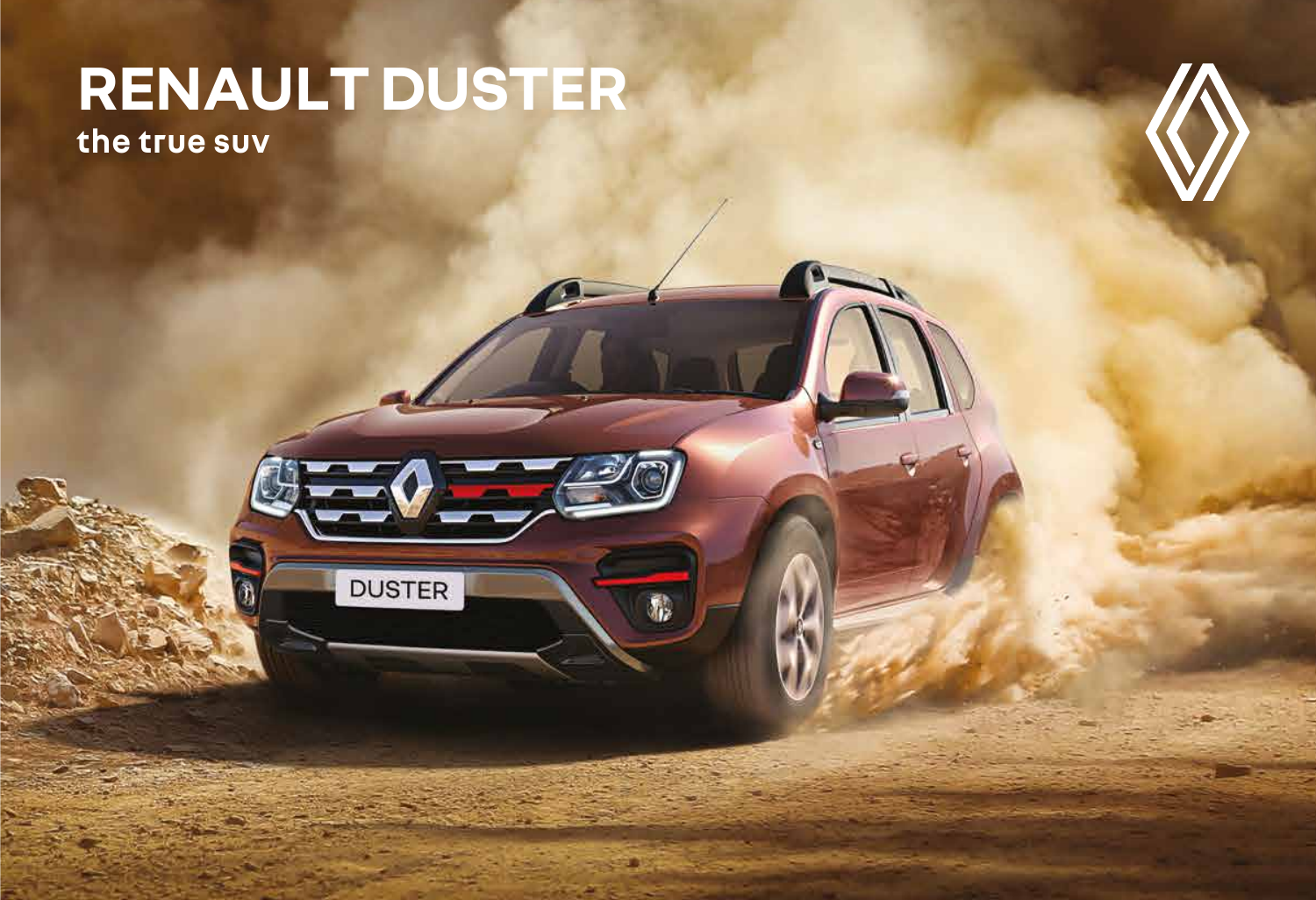### **exterior**

The Renault DUSTER comes with Everest Diamond Cut Alloys, stylish skid plates and a higher ground clearance for an imposing stance. The projector headlamps and LED DRLs add a lighting signature. While the car's dynamism is further elevated with Crimson Red accents on the tri-winged chrome grille and fog lamp covers.

## **most powerful in segment**



improved fuel economy with the turbo powertrain

The Renault DUSTER offers better on-road performance and fuel economy. This is complemented by the 6-Speed synchronised gearbox that gives superior shift quality and fuel efficiency

#### 1.3l turbo petrol

Gear up for power-packed drives with Renault DUSTER. The powerful 1.3l turbo petrol engine helps you muscle your way through any terrain. With an exceptional maximum power of 156 ps and maximum torque of 254 nm, it is built to match your adventurous side.







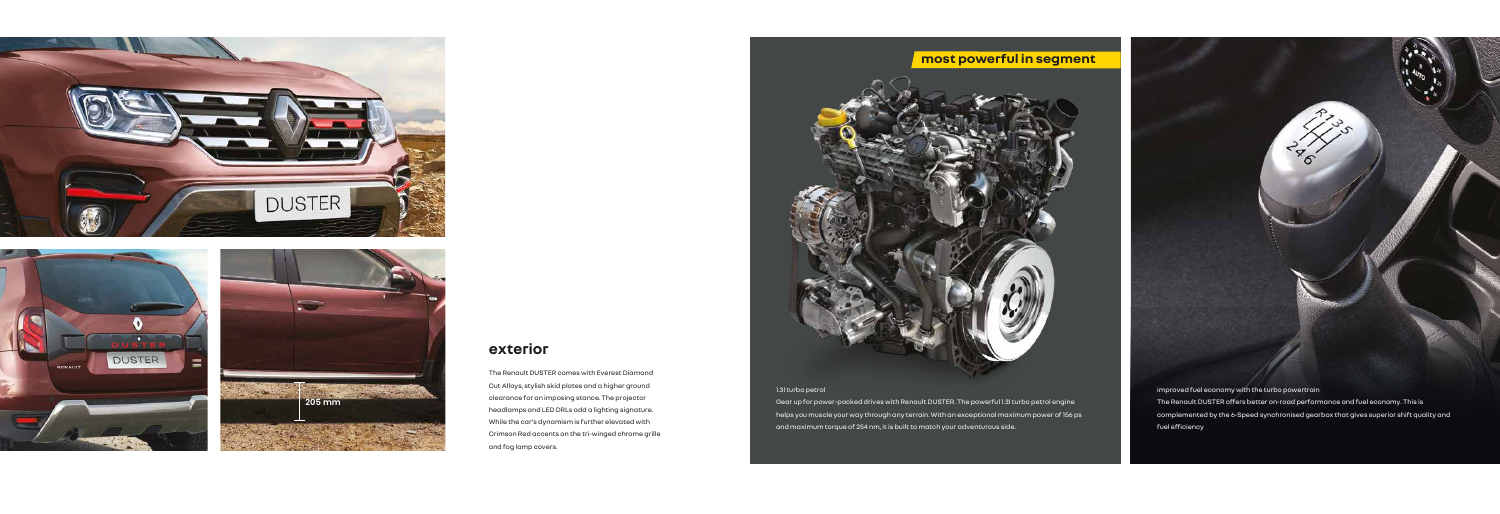



## **interiors**

## **safety**

The Renault DUSTER with Midnight Black interiors features Premium Glazed seat upholstery and a striking dashboard. The interiors are further accentuated with the embellished gear stick and an Ice Blue Graphic instrument cluster.







The Renault DUSTER is designed with a sturdy monocoque body to add more safety for you and your loved ones. The car comes with advanced safety features, like dual airbags, Electronic Stability Program, speed alert, ABS with EBD and Brake Assist, seatbelt reminders, reverse parking sensors and Hill Start Assist.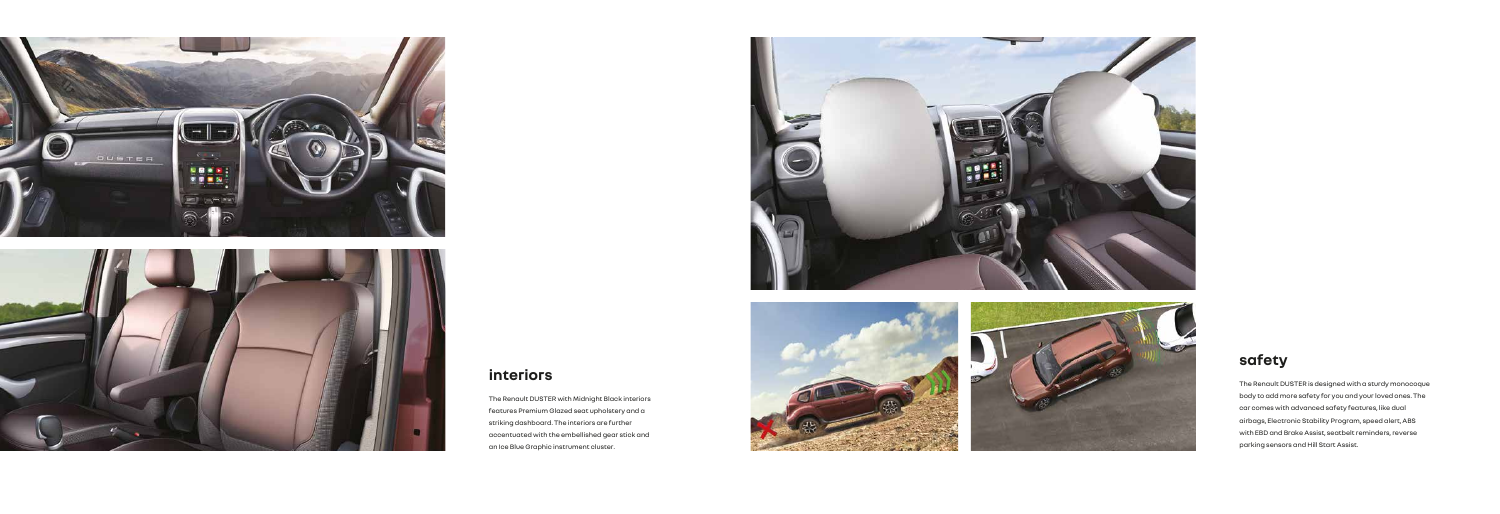



## join the epic gang wait no more

Drive home a Renault DUSTER and drive into a life of adventure. The Renault Gang of dusters is a community of like-minded Duster owners who seek out new experiences and long for the road less-travelled. Over the last four years, the gang has grown with over 1 lakh registered members and has conquered some of india's most breathtaking routes. With numerous drives already completed and many more planned, this is your invitation to join the gang. To register, visit www.gangofdusters.com

# **DUSTER key features**

#### **RXS = RXE +**

#### **EXTERIORS**

- LED DRL
- Body coloured outer door handle finish
- Turn indicators on ORVMs
- Tri-winged chrome grille
- Crystal Cut Alloys\*

#### **INTERIORS**

• Deco Brown seat upholstery

#### **SAFETY & SECURITY**

- Rear defogger
- Electronic Stability Program (only on CVT)\*
- Hill Start Assist (only on CVT)\*

#### **COMFORT & CONVENIENCE**

- Ice Blue graphic instrument cluster with
- multi-information display
- Rear reading lamps
- 17.64cm Touchscreen MediaNAV Evolution
- Radio
- Bluetooth (audio and telephone control)
- USB and AUX-In
- Android Auto & Apple Carplay
- Voice Recognition (via Apple Car Play, Android Auto)
- 
- Steering mounted audio and phone controls
- Rear seat armrest with cupholders
- Gearshift Indicator
- Cooled storage
- Electrically adjustable outside rear view mirrors
- 
- 
- 
- 
- 4 speakers

#### **EXTERIORS**

- Dual tone body colour front bumper
- Waterfall LED tail lamps
- Full wheel cover
- Projector Headlamps
- Black Kayak Roof Rails
- Matte Black Tailgate Embellisher
- Black door side sill
- Black outer door handle finish
- Crimson red accents on Front Grille, Roof Rails,
- Fog Lamp Cover, Tailgate Embellisher\*

#### **INTERIORS**

- Midnight Black with Stone Grey Interior colour harmony
- New Style Renault steering wheel
- Black seat upholstery
- Black inside door handle

#### **SAFETY & SECURITY**

- Anti-lock Braking System (ABS)
- Electronic Brakeforce Distribution (EBD) with Brake Assist (BA)
- Rapid deceleration warning
- Engine immobiliser
- Driver & front passenger airbags
- Driver and passenger seat belt reminder
- Reverse parking sensors
- Speed sensitive door locking
- Impact sensing door unlock

#### **COMFORT & CONVENIENCE**

- Manual air conditioning control with heater
- Remote keyless entry & central locking
- Tilt adjustable power steering
- Front & rear power windows with illuminated switches
- One-touch turn indicator
- Rear parcel tray
- Passenger vanity mirror
- Front reading lamps
- Smart Start / Stop\*

#### **RXZ = RXS +**

#### **EXTERIORS**

- Satin Chrome door side sill
- Front Fog Lamps
- Satin Silver Skid Plates
- Everest Diamond Cut Alloys

#### **INTERIORS**

• Chrome inside door handle

#### SAFETY & SECURITY

- Reverse parking camera with guidelines
- Rear wiper and washer
- Hill Start Assist\*
- Electronic Stability Program\*

#### **COMFORT & CONVENIENCE**

- Front tweeters (2 nos)
- Front driver seat armrest
- Auto Airconditioning
- Height adjustable driver seat with lumbar support
- Height adjustable front seat belts
- Illuminated glove box
- Electrically foldable outside rear view mirrors
- Driver side auto up-down anti-pinch power window
- Cruise control
- EcoGuide
- Speed limiter
- Remote Precooling\*

#### \*Available in DUSTER 1.3L only Everest alloys available only in 1.5L Petrol